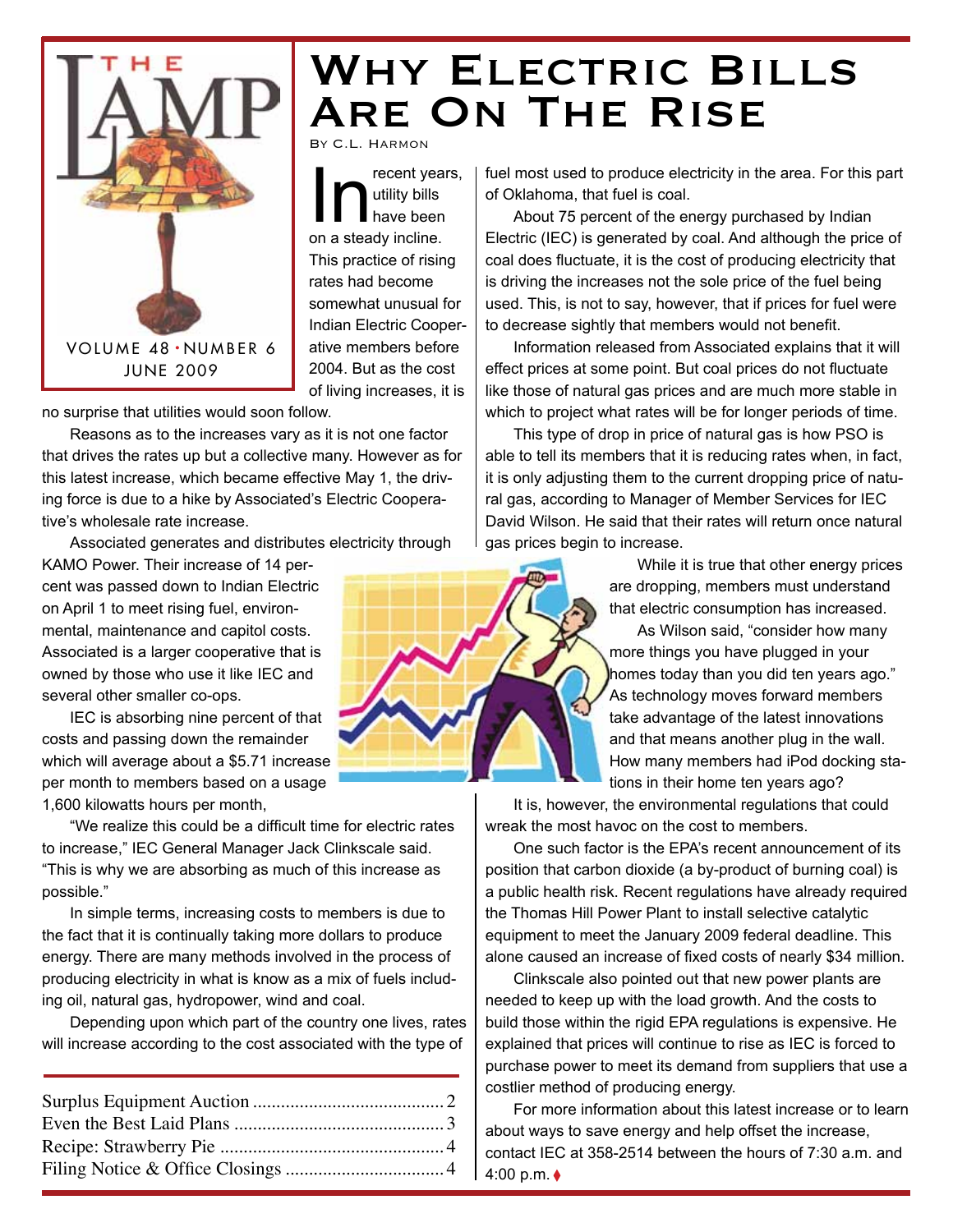# Surplus Equipment Auction

Indian Electric Cooperative will be conducting a sealed bid auction open to the general public. The auction will run until 4:00 p.m. on June 23rd.

Bidders need to send their sealed bid with the following information:

- 
- 
- Item number bidding on
- Name Daytime Phone Number
- Address Amount of bid

Items up for auction may be inspected at IEC's main headquarters located 2 miles South of Cleveland on U.S. Highway 64. Bids will be opened on June 25th by IEC's Board of Trustees. Winners will be notified by phone call with directions on how to submit payment and to schedule pickup of the item won.

All items are offered in an "As-is", "Where-is" condition without warranty expressed or implied. The Board of Trustees reserves the right to reject any and all bids.



Item 02: 1987 International S1600 152451 Miles 5331 Hours IEC Unit: 548 Serial: 1HTLAHGMXHH519588 Running, cracked engine block

Item 01: 1998 Freightliner F180 89515 Miles 9332 Hours IEC Unit: 555 Serial: 1FV2JJBB5WH949813 Teco crane





Item 03: 1978 Wood Chuck Chipper W/C-17 IEC Unit: 1748 Serial: 1W9F-71218WS200481 Running



Item 04: 1998 Wood Chuck Chipper W/C-17 IEC Unit: 1747 Serial: 1W9F-71216WS200480 Running



Item 07: Onan Generator Orange Running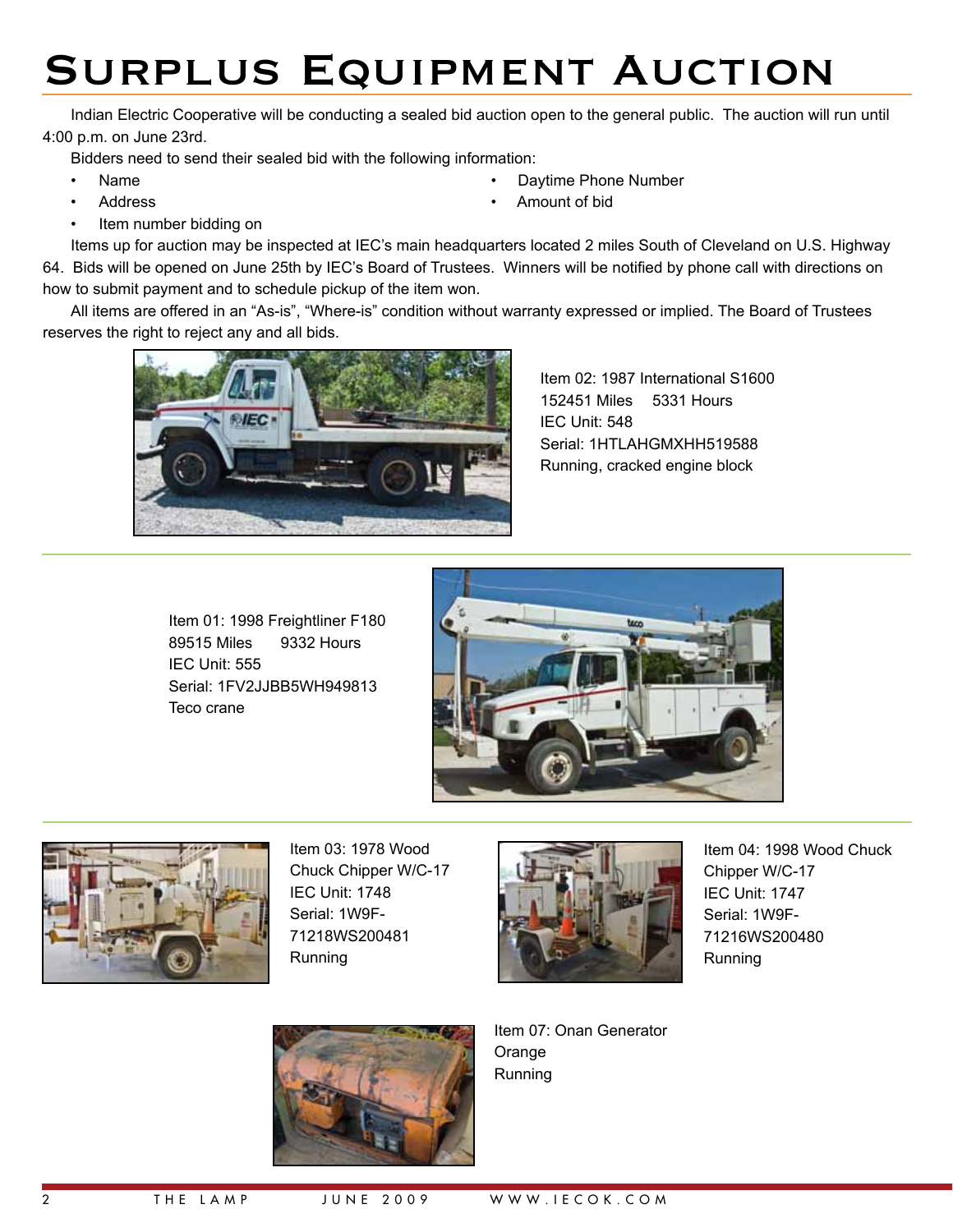### Other Items Not Pictured:

#### **For a full list visit http://www.iecok.com/sealedAuction/**

Item 05: Le Roi Dressor Air Compressor IEC Unit: 591 Running

Item 06: Ingersoll Rand Air Compressor Running

Item 08: Lincoln Welder/Generator - weld-and-power 150 Watt AC/DC Running

Item 09: Dell Optiplex GX240 Intel Pentium 4 1.6GHz, 256MB RAM, Windows 2000 Professional, Office 2000, 20GB Hard Drive

Item 10: Dell PowerEdge 1400 (2) Intel Pentium 3 933MHz, 512MB RAM, 40GB SCSI Hard Drive, Windows Server 2000

Item 11: Dell PowerEdge 4400 (2) Intel Pentium 3 933MHz, 1GB RAM, (2) 20 GB SCSI RAID Hard Drives, Windows Server 2000

Item 12: Dell Dimension 8100 Intel Pentium 3 1.3 GHz, 256MB RAM, 40 GB Hard Drive, No OS

Items 17 - 32: Dell Optiplex GX520 Intel Pentium 4 CPU 3.0GHz, 1GB RAM, Windows XP, Office 2003 Standard, 80GB Hard Drive

Item 33: Dell Optiplex 320 Intel Pentium D CPU 1.60GHz, 1024MB RAM, Windows XP Pro, 80GB

Item 43: 1994 Hustler Lawn mower IEC Unit: 600

Item 44: Snapper Lawn mower IEC Unit: 704

Item 45: 6' Finish Mower IEC Unit: 745

### COWBOY HATS & HARD HATS

By Jack Clinkscale

# EVEN THE BEST LAID PLANS...

The uring a recent bout of bad weather, IEC lost power to<br>two substations. As you can imagine, this involved a<br>large number of members without power. This out-<br>are occurred on a Saturday when our phones are answered two substations. As you can imagine, this involved a large number of members without power. This outage occurred on a Saturday when our phones are answered by a call center and then dispatched to IEC crews. During major outages, IEC personnel are called in to take over the large volume of calls.

During this particular outage, several problems occurred which caused some members to think we weren't answering the phone and were not aware of the outage. For about an hour and a half, the phone service to our office was out. This resulted in phone calls simply ringing continuously or saying "this is not a working number".

We have twenty-four phone lines coming into the IEC office and we have the capability of sending those twentyfour lines to our after-hours dispatcher. Unfortunately, we do not have the personnel to answer twenty-four phones at once. This results in some members being put on hold until someone is available to personally answer their call.

When trying to pour a five gallon bucket of liquid through a small funnel, the amount being poured is limited by the size of the funnel. While we may get hundreds of calls during a major outage, we can't possibly take more than twentyfour at once. This means that sometimes when you call you will receive a busy signal. I know this can be very frustrating, but it is equally frustrating when members tell me "you guys just went home until the weather cleared up" or "you just took the phone off the hook". Nothing could be further from the truth, we never, ever take the phone off the hook and we answer as many calls as we possibly can.

In the event of an outage at your home or business, when you call and get a busy signal, rest assured that we know there is a large outage and we are trying our hardest to get your power restored. You can either keep calling or wait for the lights to come on. If you see your neighbors are without power, we likely have IEC employees working on the problem. If your neighbor's power comes on and yours doesn't, then give us a call as soon as possible.

We are working on new ways to answer our phones as efficiently as possible. In the future we hope to be able to allow you to leave your name and account number without having to wait for the availability of an operator. We also will be using the IEC website, www.iecok.com, to post storm outage updates and expected restoration times. There are ways to address phone deficiencies quickly, but they are very costly. We are trying to weigh the value of the solutions and make the best choice for the investment involved.

I may seem like I'm whining about this problem, but I am not. I have always been impressed by the hard work and dedication that is exhibited by IEC employees during the extremely trying times of a storm. Everyone, and I mean everyone, pitches in and does what needs to be done, regardless of whether it is in their job description or not. Including our dedicated trustees, who seem to get a lot of calls during these storms. We all want the power on as quickly as possible and we work our hardest to keep your lights on in all kinds of weather ♦